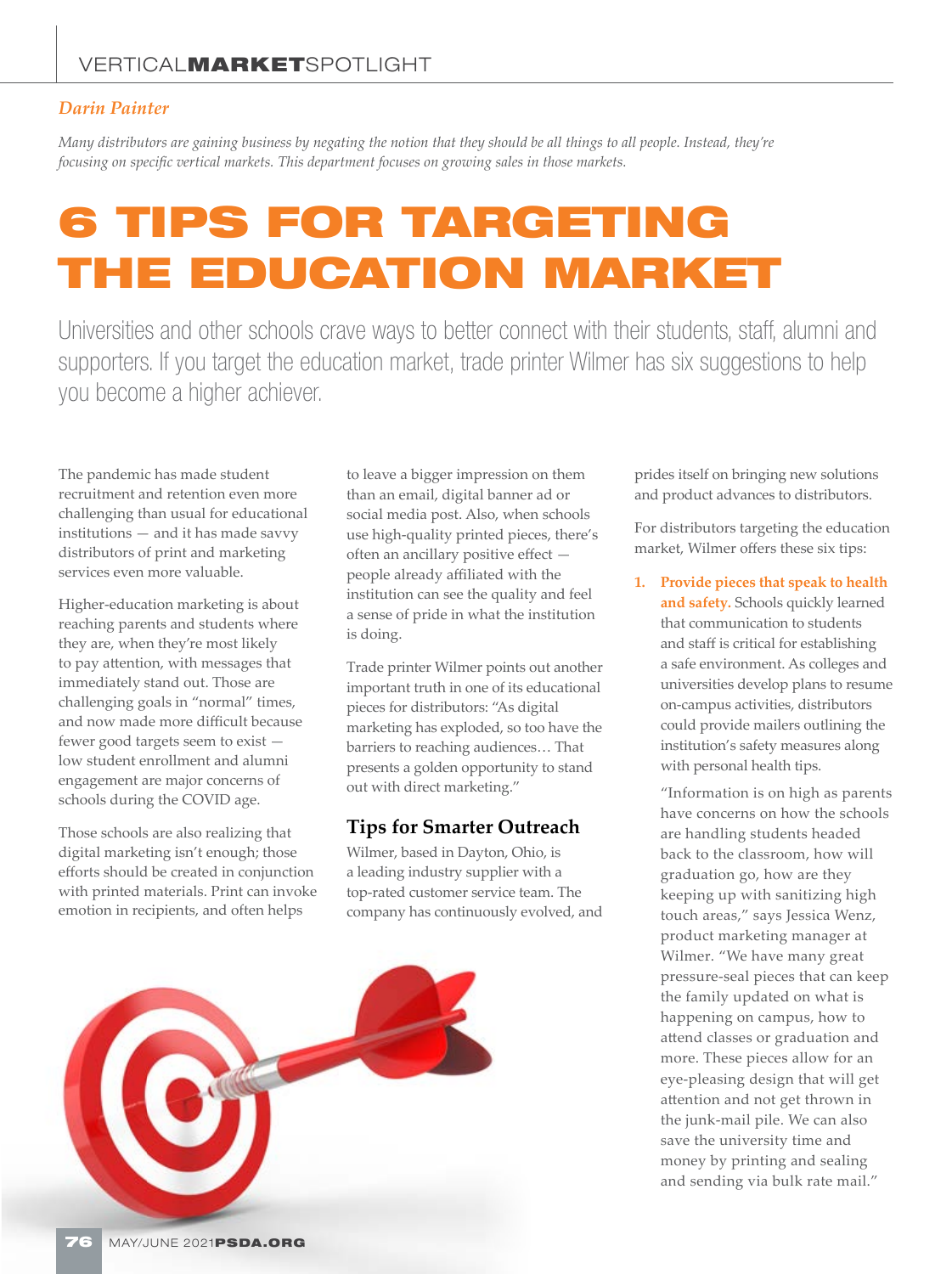

*Educational institutions are using a wide variety of printed products in an effort to reach their audiences efficiently and effectively. To help distributors sell to this market, trade printer Wilmer provides sell sheets distributors can use as their own, live samples that can be sent directly to prospects, website content and online demos.*

**2. Use targeted direct mail for donor connection.** Now and once the pandemic is over, donor support will be critical as schools work to fill unplanned funding gaps and meet budgets. In the era of social distancing and no high-profile

dinners and events, higher-learning institutions are turning to other tactics to meet their financial goals.

Targeted direct mail is becoming a key component of outreach efforts. A school hosting an online auction fundraiser could send mailers leading up to the event to showcase auction items, provide bidding instructions and boost participation. They can also use self-mailers as a thank-you follow up to donors.